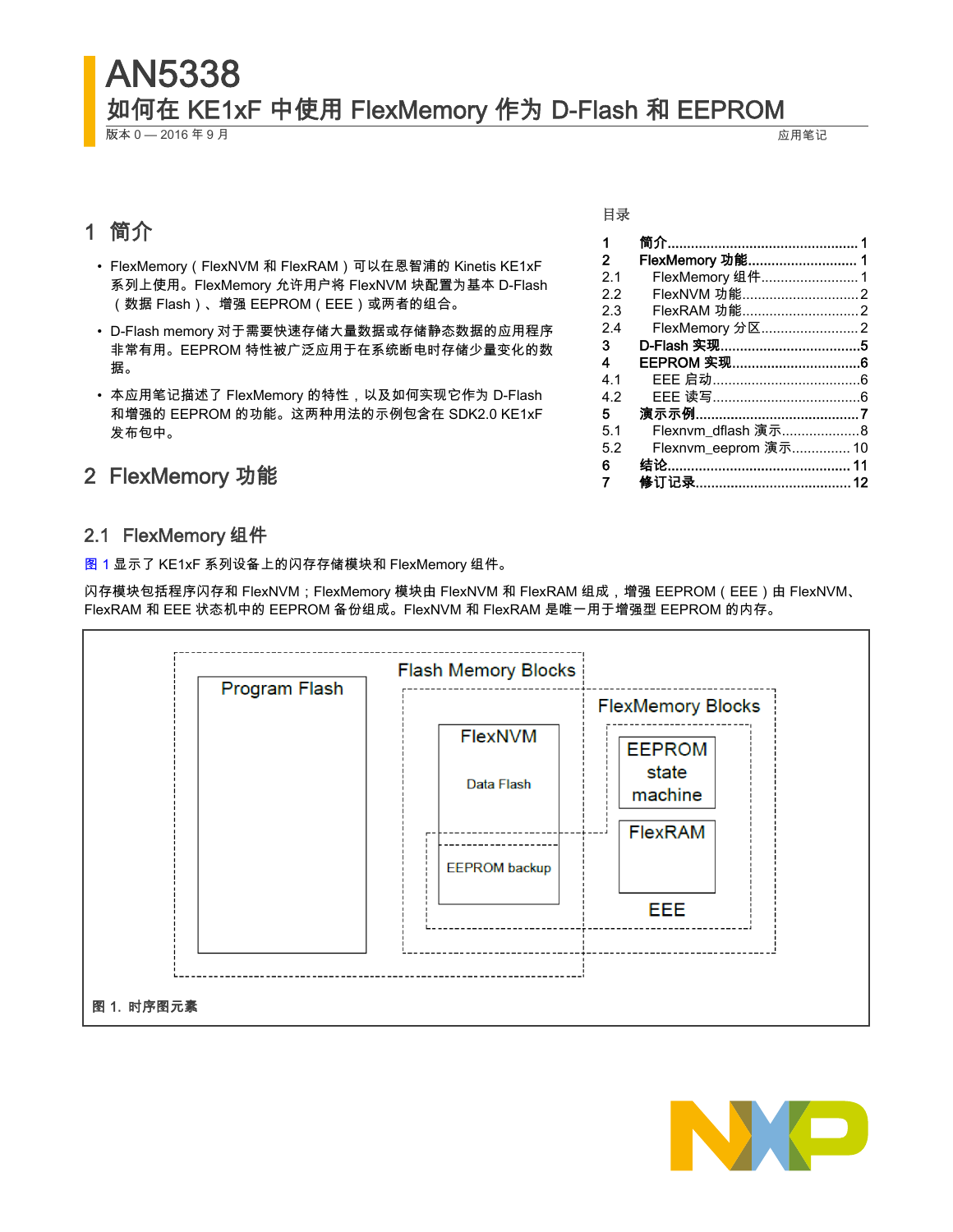### <span id="page-1-0"></span>2.2 FlexNVM 功能

当对 FlexNVM 进行数据闪存分区时:

- 扇区大小为 2 KB
- 保护方案防止程序意外或存储数据的擦除
- 具有验证功能的自动内置程序和擦除算法
- 分区编程,加快批量编程时间
- 编程或擦除程序闪存块中的数据时,可以读取数据闪存模块。

#### 2.3 FlexRAM 功能

- 可作为传统 RAM 或高耐久性 EEPROM 存储器使用的内存
- 为 EEPROM 或传统 RAM 操作配置的 4 KB FlexRAM
- 当为 EEPROM 配置时:
	- 保护方案可防止程序意外或为 EEPROM 写入数据的擦除
	- 嵌入式硬件仿真方案,实现 EEPROM 记录维护功能的自动化
	- 可编程的 EEPROM 数据集大小和 FlexNVM 分区代码有助于 EEPROM 存储器耐久性的权衡
	- 支持一次 1、2 或 4 字节的 FlexRAM 对齐写入
	- 在编程或擦除程序或数据闪存中的数据时,可以读取 FlexRAM
- 为传统 RAM 配置时:
	- 在编程或擦除程序或数据闪存中的数据时,可以对 FlexRAM 进行读写访问。

## 2.4 FlexMemory 分区

用户可以将 FlexNVM 块配置为:

- 普通 Flash
- EEPROM
- 两者的结合

用户的 FlexNVM 配置选项是使用程序分区命令指定的。分区过程告诉 EEE 状态机将使用多少 EEPROM 内存以及将使用多少 FlexNVM 来备份 EEPROM。

为了满足不同的客户需求,可以将 FlexRAM 和 FlexNVM 块拆分为分区,如 <mark>图</mark> 2 所示。

- 1. EEPROM 分区(EEESIZE)— 用于 EEPROM 的 FlexRAM 的数量可以从 0 字节(无 EEPROM)到最大 FlexRAM 大小 (KE1xF 中为 4 KB)。当 FlexRAM 被配置为 EEPROM 时,FlexRAM 未被 EEPROM 分配的剩下的部分不能被访问。 EEPROM 分区从 FlexRAM 地址(KE1xF 中的 0x1400 0000)空间的底部向上增长。
- 2. 数据闪存分区(DEPART)— 用于数据闪存的 FlexNVM 内存量可以从 0 字节(所有 FlexNVM 块都可用于 EEPROM 备 份)编程到 FlexNVM 块的最大大小(KE1xF 中为 64 KB)。
- 3. FlexNVM EEPROM 备份分区 用于 EEPROM 备份的 FlexNVM 内存量,等于 FlexNVM 块总大小减去数据闪存分区大 小。EEPROM 备份大小必须至少是 FlexRAM 中 EEPROM 分区大小的 16 倍。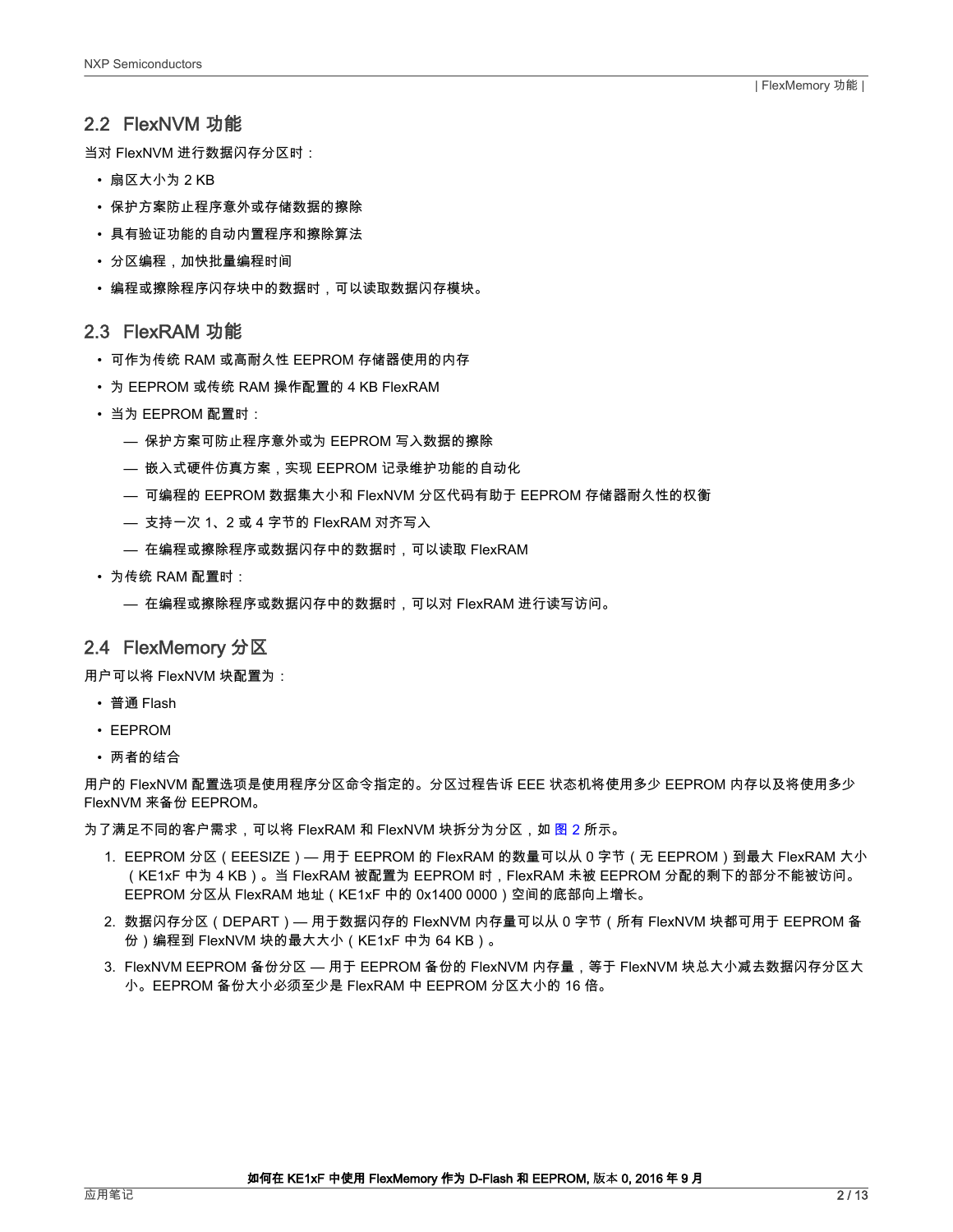<span id="page-2-0"></span>

#### 2.4.1 程序分区命令

程序分区命令,如 表 1 所示,FlexNVM 模块可用作数据 Flash、EEPROM 备份或两者的组合,并初始化 FlexRAM 大小。程序 分区命令不能从闪存启动,因为在程序分区命令执行期间,闪存资源是不可访问的。

#### 表 1. 程序分区命令 FCCOB 要求

| FCCOB 编号    | FCCOB 含量 [7:0]                                                                               |
|-------------|----------------------------------------------------------------------------------------------|
| $\mathbf 0$ | 0x80 (PGMPART)                                                                               |
| 1           | 未使用                                                                                          |
| 2           | 未使用                                                                                          |
| 3           | 复位期间 FlexRAM 加载选项(仅使用位 0):<br>• 0 — FlexRAM 在复位过程中加载了有效的 EEPROM 数据<br>• 1 — 复位过程中未加载 FlexRAM |
| 4           | <b>EEPROM Data Set Size Code</b><br>选项:0,32,64,128,256,512,1024,2048,4096 字节                 |
| 5           | <b>FlexNVM Partition Code</b><br>选项:0,32,48,64 KB                                            |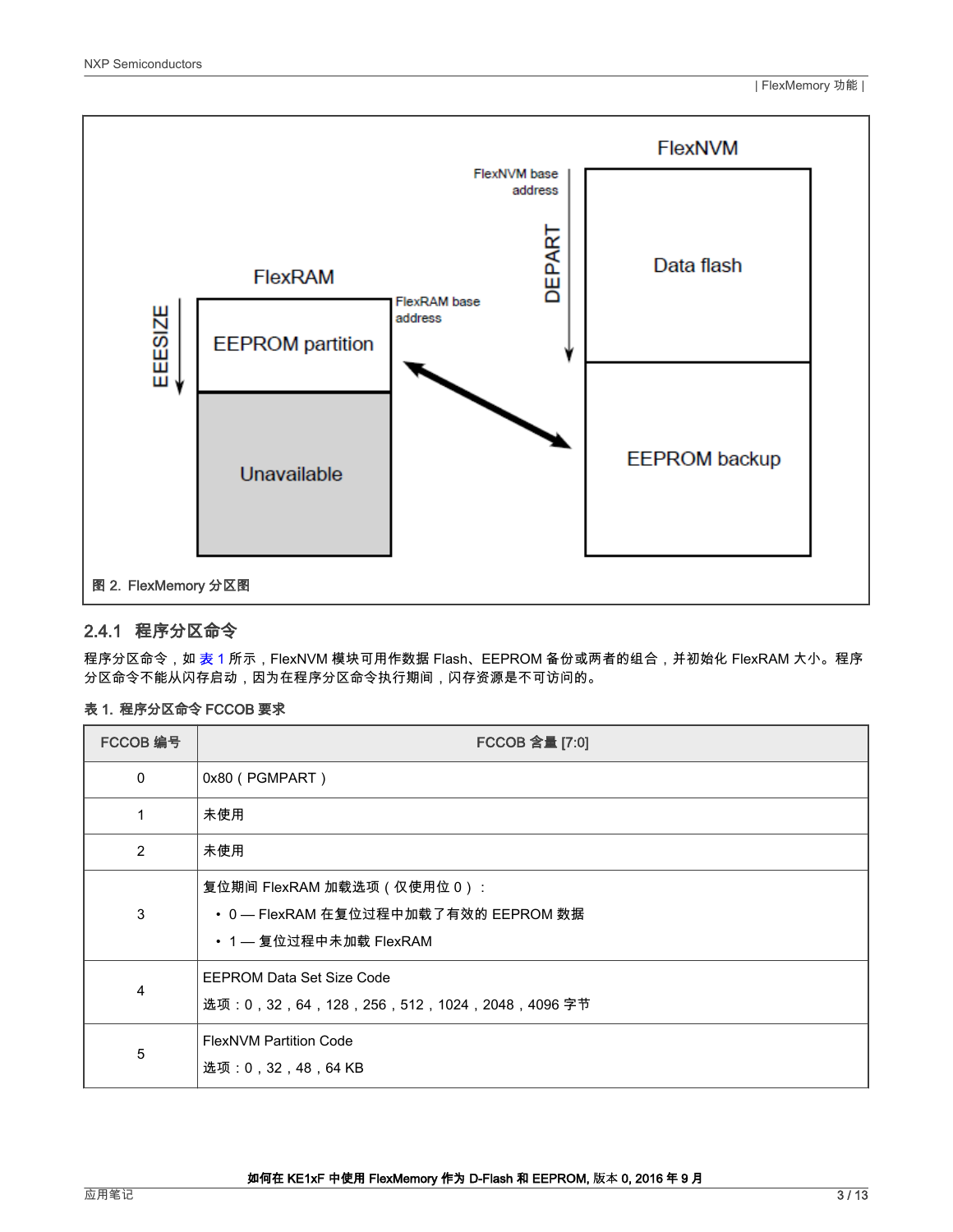### 2.4.2 Set FlexRAM Function 命令

如 表 2 所示,Set FlexRAM Function 命令可用来更改 FlexRAM 的功能:

- 当不为 EEPROM 分区时,FlexRAM 通常用作传统 RAM。
- 为 EEPROM 分区时,FlexRAM 通常用于存储 EEPROM 数据。

#### 表 2. 设置 FlexRAM 功能命令 FCCOB 要求

| FCCOB 编号 | FCCOB 含量 [7:0]                                                                     |
|----------|------------------------------------------------------------------------------------|
| 0        | 0x81 (SETRAM)                                                                      |
|          | FlexRAM 功能控制代码<br>选项:<br>• 0xFF: 使 FlexRAM 可用作 RAM<br>• 0x00: 使 FlexRAM 可用于 EEPROM |

### 2.4.3 读取资源命令

如 表 3 所示,Read Resource 命令用于用户从位于闪存模块内的专用存储器资源读取数据。可用的专用内存资源包括程序 flash IFR、数据 flash IFR 空间和版本 ID 字段。

对于 FlexMemory 的使用,需要数据闪存 IFR 空间,如 [表](#page-4-0) 4 所示。

#### 表 3. 设置 FlexRAM 功能命令 FCCOB 要求

| FCCOB 编号                | FCCOB 含量 [7:0]                                                                                    |  |
|-------------------------|---------------------------------------------------------------------------------------------------|--|
| $\pmb{0}$               | 0x03 (RDRSRC)                                                                                     |  |
| 1                       | 闪存地址 [23:16]                                                                                      |  |
| $\overline{2}$          | 闪存地址 [15:8]                                                                                       |  |
| 3                       | 闪存地址 [7:0]                                                                                        |  |
| $\overline{\mathbf{4}}$ | 资源选择代码<br>选项:<br>• 0x00 : Program Flash 0 IFR<br>• 0x00 : Data Flash 0 IFR<br>• 0x01 : Version ID |  |
| 返回的值                    |                                                                                                   |  |
| 4                       | 读取数据 [64:56]                                                                                      |  |
| 5                       | 读取数据 [55:48]                                                                                      |  |
| 6                       | 读取数据 [47:40]                                                                                      |  |
| $\overline{7}$          | 读取数据 [39:32]                                                                                      |  |

下页继续...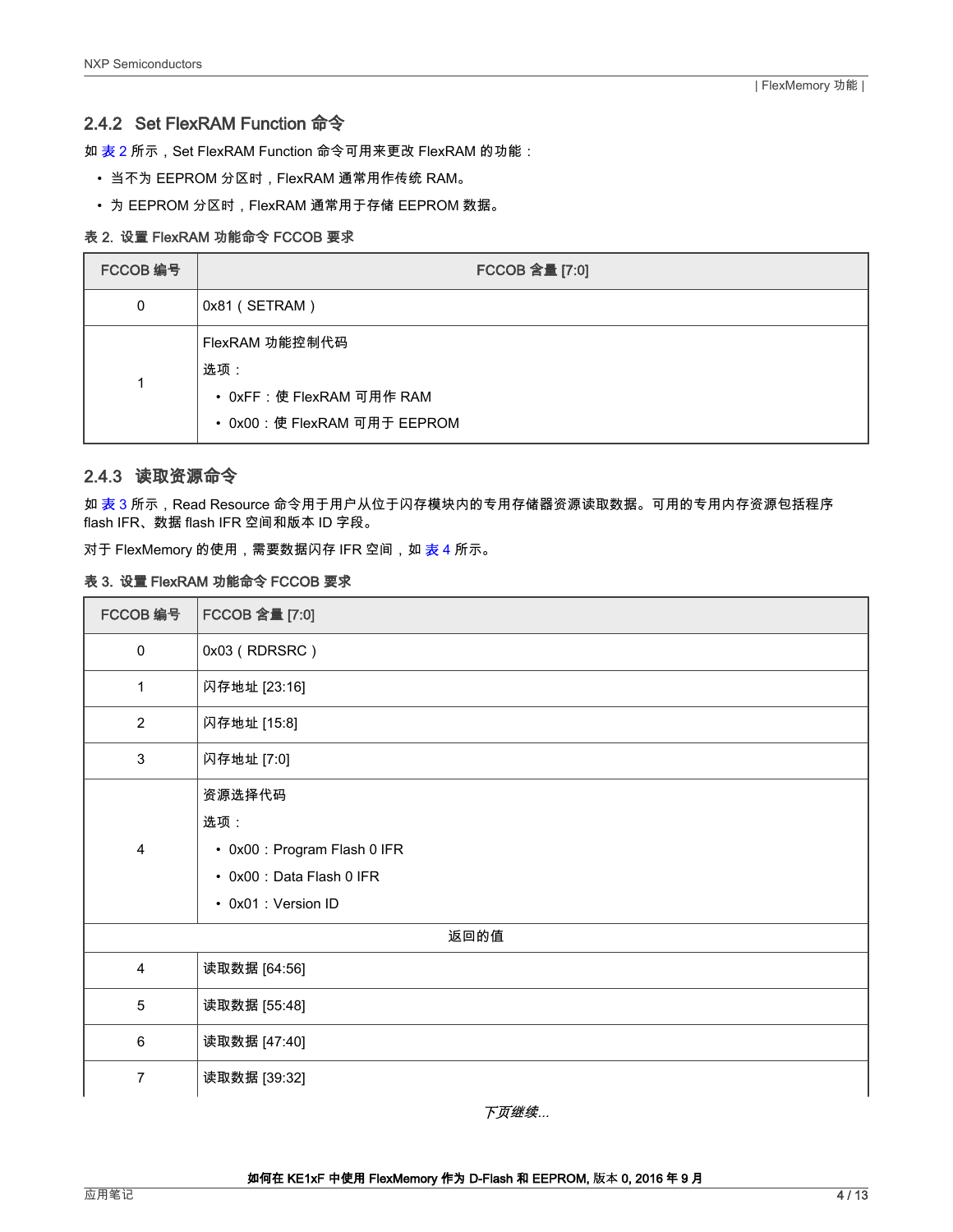#### <span id="page-4-0"></span>表 3. 设置 FlexRAM 功能命令 FCCOB 要求 (续上页)

| FCCOB 编号 | <b>FCCOB 含量 [7:0]</b> |
|----------|-----------------------|
| 8        | 读取数据 [31:24]          |
| 9        | 读取数据 [23:16]          |
| Α        | 读取数据 [15:8]           |
| B        | 读取数据[7:0]             |

数据闪存 0IFR 是 1 KB 的非易失性信息存储器,可以读取和擦除,但是用户在数据闪存 0IFR(程序分区命令、擦除所有块命令 和读取资源命令)中的程序能力有限。表 4 总结了数据闪存 0IFR 的内容。数据闪存 0IFR 位于数据闪存 0 内存块内。

#### 表 4. 数据闪存 IFR

| 地址范围(偏移地址)                   | 大小 (字节) | 字段描述           |
|------------------------------|---------|----------------|
| $0x00-0x3FB$ , $0x3FE-0x3FF$ | 1022    | 保留             |
| 0x3FD 型                      |         | EEPROM 数据集大小代码 |
| 0x3FC 型                      |         | FlexNVM 分区代码   |

# 3 D-Flash 实现

图 3 显示了当增强型 EEPROM(EEE)功能被禁用时,内存模块如何工作,这意味着所有 FlexNVM 都用作 D-Flash, FlexRAM 用作传统 RAM。



P-Flash 模块始终是 P-Flash。任何 FlexMemory 配置都不会改变其功能。因为在这种情况下不使用 EEE 功能,所以整个 FlexNVM 被分配为 D-Flash 空间,不需要 E-Flash(EEPROM 备份)。FlexRAM 变成了 4 KB 的传统 RAM。这意味着它可以被用作额外 的内存空间,但是需要注意的是,它以闪存时钟速度而不是内核速度运行。设备中存在 EEE 状态机,但未激活。当用作 D-Flash

#### 如何在 KE1xF 中使用 FlexMemory 作为 D-Flash 和 EEPROM, 版本 0, 2016 年 9 月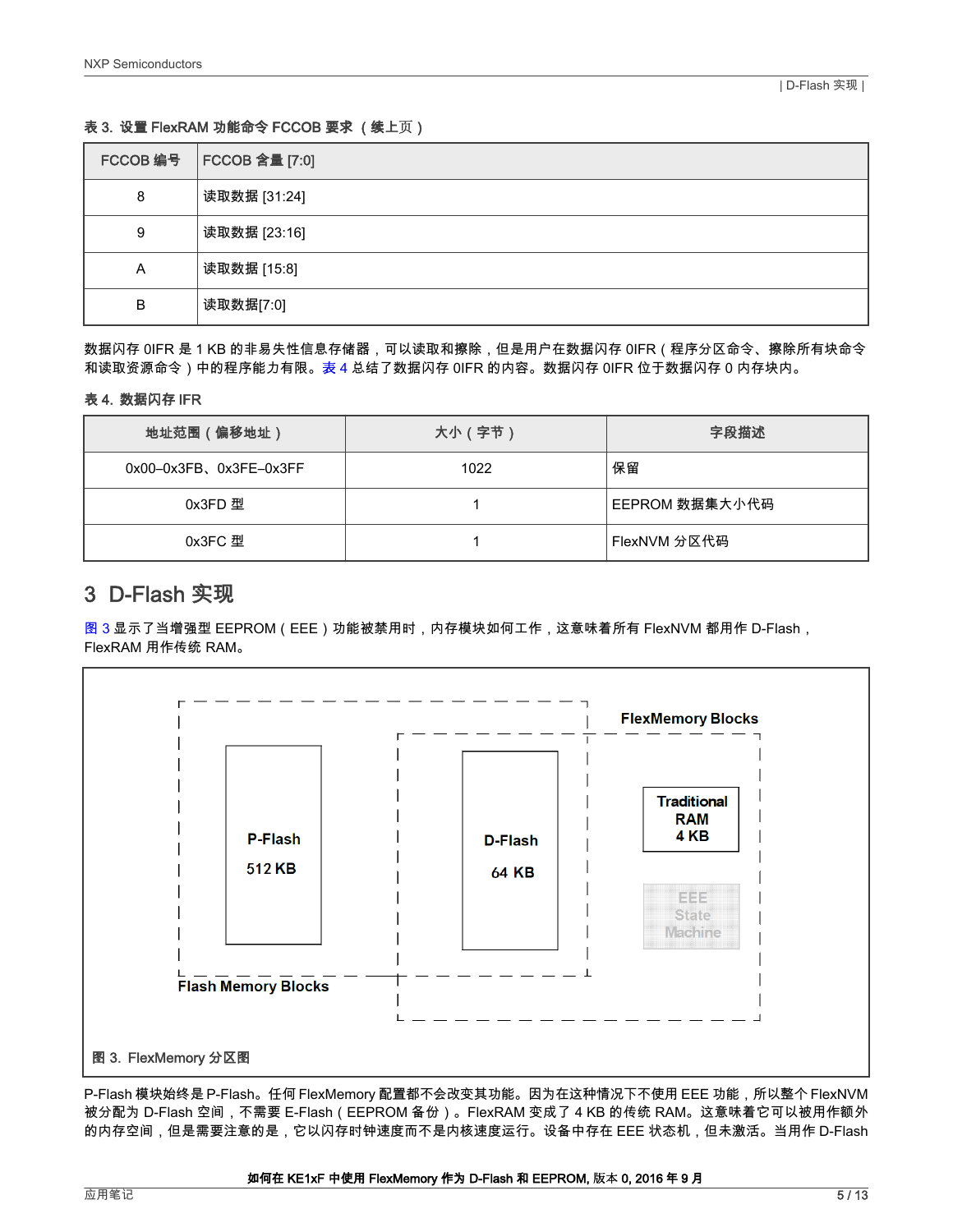<span id="page-5-0"></span>时,读、写和程序操作与 P-Flash 块相同,FCCOB 命令序列也相同。用户可以寻址位 23,在程序闪存(=0)和数据闪存(=1) 之间进行选择。

对于需要快速存储大量数据或存储静态数据的应用程序,D-Flash 内存非常有用。

# 4 EEPROM 实现

图 4 显示了当增强 EEPROM(EEE)功能被启用并且整个 FlexNVM 被用来备份 EEE 数据时,内存模块是如何工作的。



启用增强型 EEPROM(EEE)功能时,可以使用许多配置选项。FlexNVM 还可以混合使用 D-Flash 和 E-Flash(EEPROM 备 份)。图 4 显示了将整个 FlexNVM 用作 E-Flash(EEPROM 备份)存储器的示例。FlexRAM 作为 EEE 中 4 KB 的内存空间。 因为 E-Flash 不能直接访问,EEE 数据的任何读写都会使用这个 4 KB 的内存空间。EEE 状态机自动管理对 EEE 内存空间的所 有写入,并根据需要生成 Flash 程序和擦除操作到 E-Flash 中。

## 4.1 EEE 启动

重置后,分区过程中写入的 EEE 配置选项将自动加载。如果启用了 EEE,则状态机将来自的 EEE 数据加载到 FlexRAM。

在系统引导期间使用 E-Flash。将数据从 E-Flash 复制到 FlexRAM 所需的时间量可能因 EEE 的配置大小和需要解析的备份 E-Flash 的数量而异。在 EEE 数据加载完成之前,清除 FTFE\_FCNFG[EEERDY] 标志,因此软件必须等待 EEERDY 标志设置, 然后才能尝试访问 FlexRAM 中的 EEE 数据。如果需要中断驱动选项而不是软件轮询,那么可以使用 CCIF 中断而不是轮询 EEERDY。

## 4.2 EEE 读写

通过访问 FlexRAM 地址空间来读取和写入 EEE 数据。EEE 空间从 FlexRAM 开始分配。可寻址空间是 FlexRAM 基址 (0x1400\_KE1xF 中的 0000),最大为编程的 EEE 大小。启用 EEE 功能时,不得访问 FlexRAM 中未用作 EEE 的任何空间。 例如,如果 EEE 大小配置为总共 32 个字节,则允许对 0x1400\_ 0000 和 0x1400\_ 001F 之间的任何地址进行读写访问,但对 0x1400\_0020 到 0x17FF\_FFFF 的访问会产生总线错误。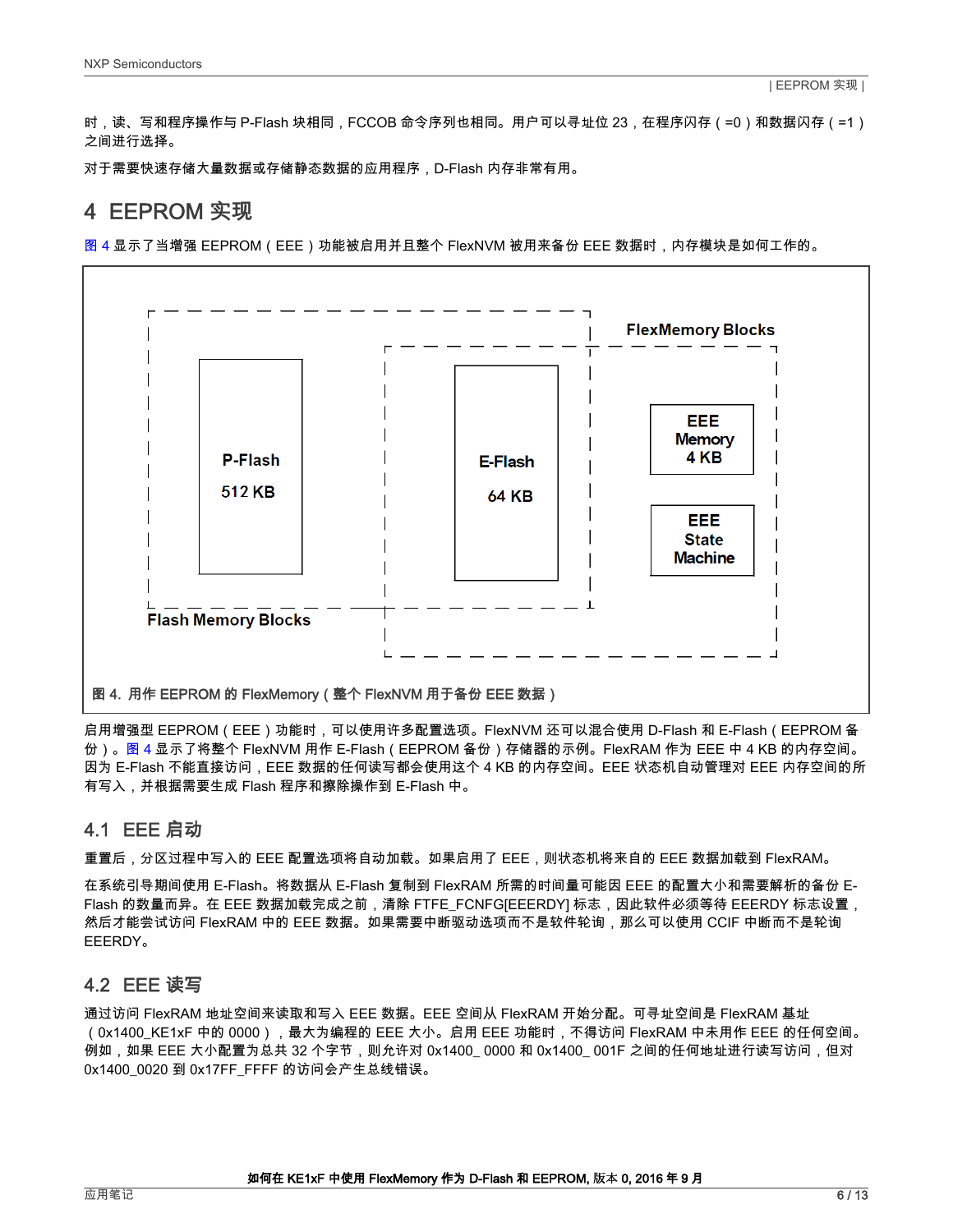#### <span id="page-6-0"></span>4.2.1 EEE 写入

向 EEE 空间写入一个 EEE 操作,将数据存储在 E-Flash 存储器中。因为这是一个 Flash 编程操作,所以在写入 EEE 空间之前, 软件必须轮询 CCIF 位以确定是否有任何其他 Flash 操作正在进行。由于不允许在同一闪存块内执行多个并发写入和 read-whilewrite 操作,因此在 EEE 写入完成之前,不允许访问 EEE 或 D-Flash 空间。

#### 4.2.2 EEE 读取

读取 EEE 时,由于数据由 FlexRAM 提供,因此不会触发闪存编程操作。

但是,在 EEE 写入过程中不允许 EEE 的读取。软件必须在读操作之前轮询 EEERDY 位,或者在写访问之后等待 EEERDY 位, 然后才允许软件继续。在许多情况下,软件在写之前和之后轮询 EEERDY(或 CCIF)并阻止其他 EEE 操作直到 EEERDY 在写 之后设置为止是最有效的。这样,EEE 写入需要一个特殊的函数,但是 EEE 读取不需要任何特殊的操作。这种方法的另一个优 点是,如果您有多个 EEE 读访问,并且其间没有 EEE 写周期,则不需要额外的延迟或标志检查。

必须考虑的 EEE 读取的一个特殊情况是复位后第一次访问 EEE。对于复位后 EEE 的第一次读取,可能需要轮询 EEERDY 位, 以确保状态机已完成从 E-Flash 到 FlexRAM 的初始数据加载。如果系统启动时间长,这保证了初始数据加载在第一次 EEE 读取 之前有时间完成,那么在第一次读取之前可能不需要对 EEERDY 标志进行测试。但是,在对 EEE 进行第一次读取访问之前显式 测试 EEERDY 位更安全。

# 5 演示示例

在 SDK2.0 KE1xF 发行包中的 flash driver example 文件夹下有两个演示项目。

- "flexnvm\_dflash" 演示,显示了如何使用 flexmemory 和 SDK 闪存驱动程序作为 D-Flash。
- "flexnvm\_eeprom"演示,显示了 EEPROM 的用法。

[图 5](#page-7-0) 显示了"flexnvm\_dflash"的软件流程图项目[。图 8](#page-9-0) 显示了"flexnvm\_eeprom"项目的软件流程图。在 Flash 中下载并执行代码 后,我们可以使用 J-link commander 工具来检查内存的读写和编程状态。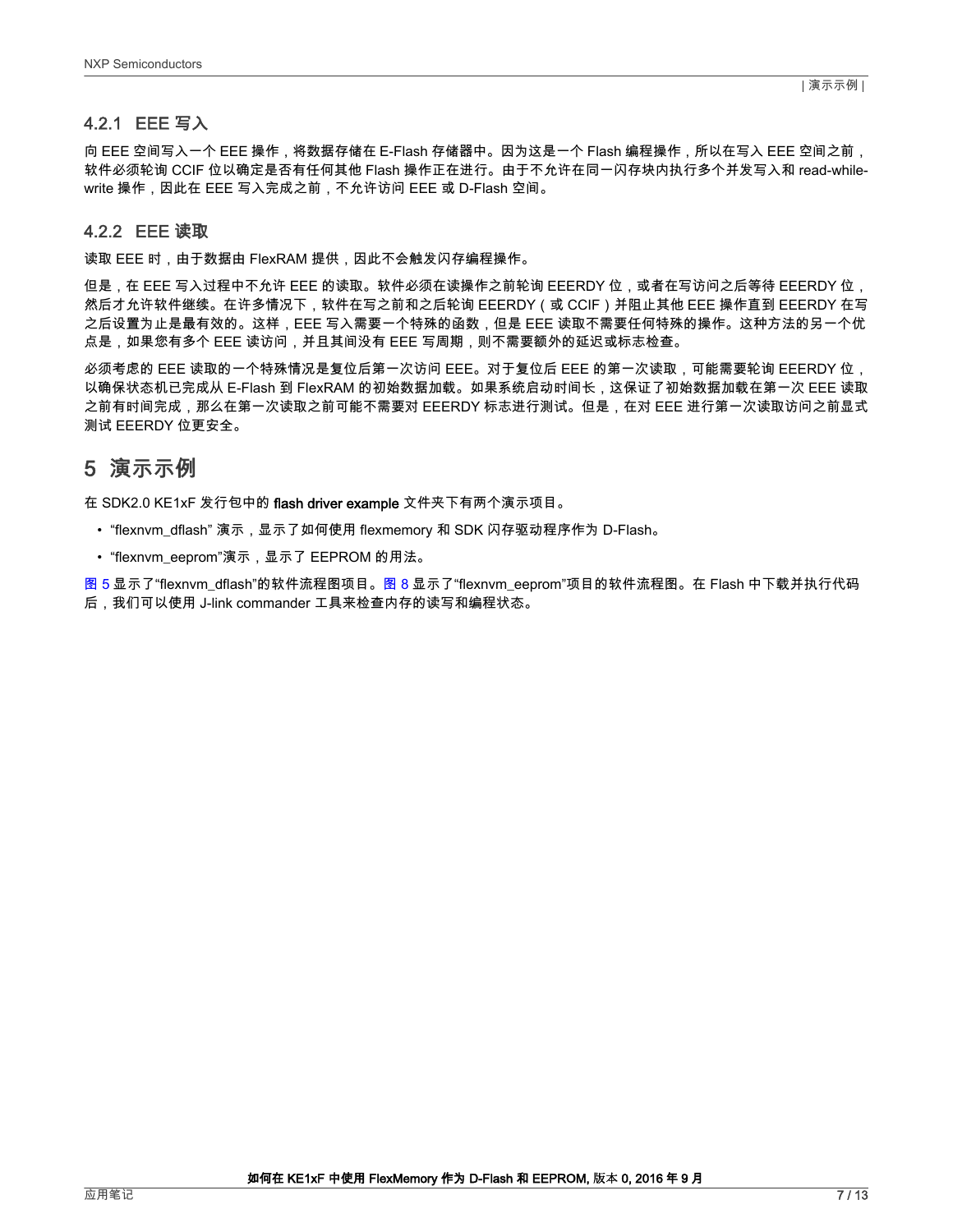# <span id="page-7-0"></span>5.1 Flexnvm\_dflash 演示



默认情况下,KE1xF 64KB FlexNVM 没有分区,完全用作 D-Flash。用户可以通过分区来配置所需的 EEPROM 大小。下载并 执行"flexnvm\_dflash"演示后,日志消息将打印在 OpenSDA 串行终端上,如 [图 6](#page-8-0) 所示。当使用 J-link commander 工具检查内 存状态时,预定义的 16 字节数据被编程到 D-Flash 的最后一个扇区,如 [图 7](#page-8-0) 所示。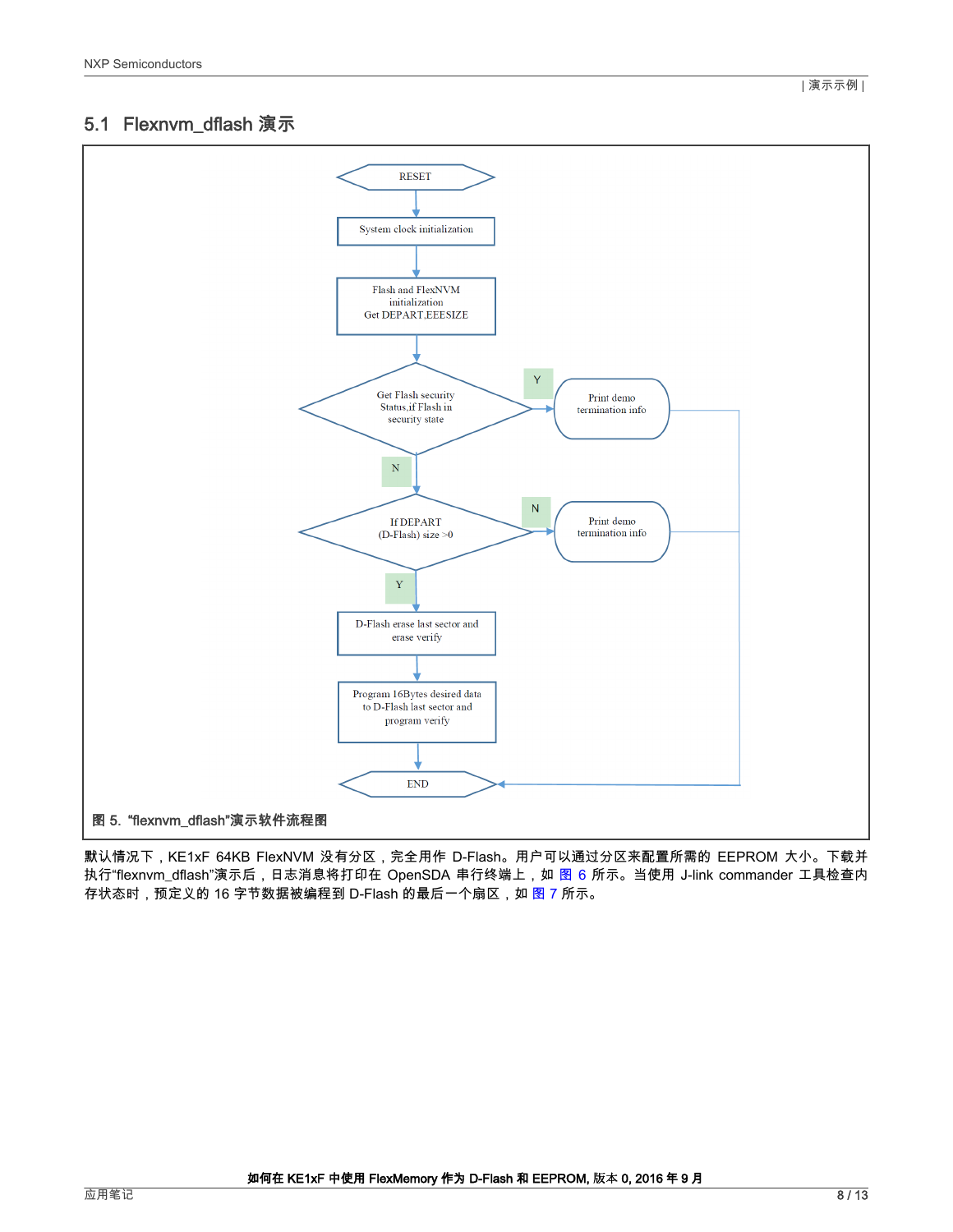<span id="page-8-0"></span>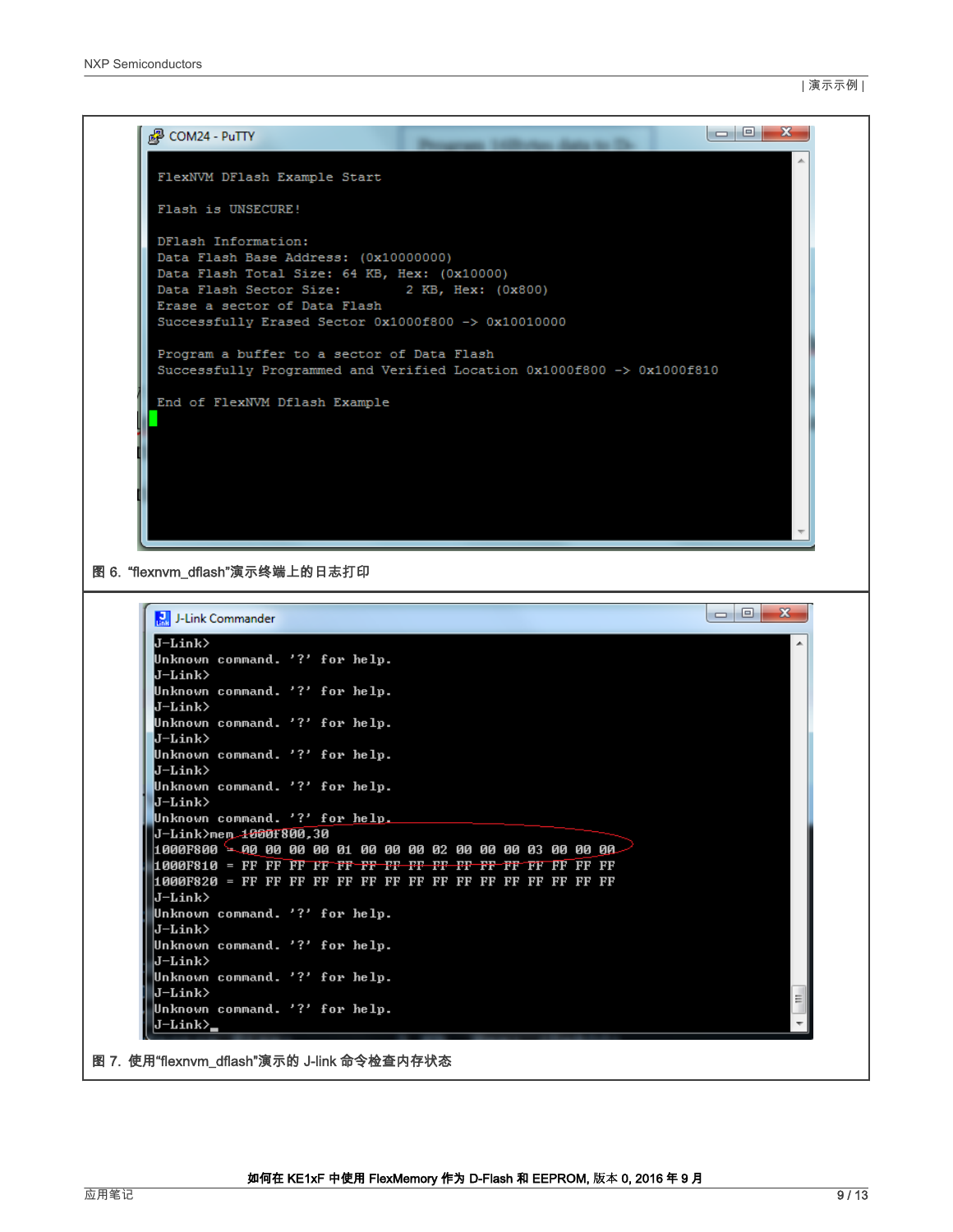# <span id="page-9-0"></span>5.2 Flexnvm\_eeprom 演示



默认情况下,KE1xF 64 KB FlexNVM 没有分区,完全用作 D-Flash。用户可以通过分区来配置所需的 EEPROM 大小。下载并 执行"flexnvm\_eeprom"演示后,日志消息将打印在 OpenSDA 串行终端上,如 [图 9](#page-10-0) 所示。FlexNVM 被配置为 D-Flash 和 E-Flash(EEPROM 备份)的混合使用。两者的大小都是 32 KB。FlexRAM 中的 EEPROM 数据大小配置为 32 字节。如果我们在 源代码中屏蔽恢复数据代码并使用 J-link commander 工具检查内存状态,可以看到预定义的 16 字节数据被编程到 FlexRAM 的 起始地址,如 [图 10](#page-10-0) 所示。

注意

虽然 FlexNVM 有不同的分区可用,但其目的是在给定应用程序的整个生命周期中使用单个分区选择。FlexNVM 分 区代码的选择会影响 EEPROM 的大小和最大写入次数。所以分区只能执行一次。如果闪存被重新划分为不同的配 置,那么记录的数据将丢失,并且不能保证获得预期的擦写寿命。如果用户想修改"flexnvm\_eeprom"演示中的参 数,对 EEPROM 大小进行另一种配置,必须首先发出一个大批量擦除(mass erase)命令。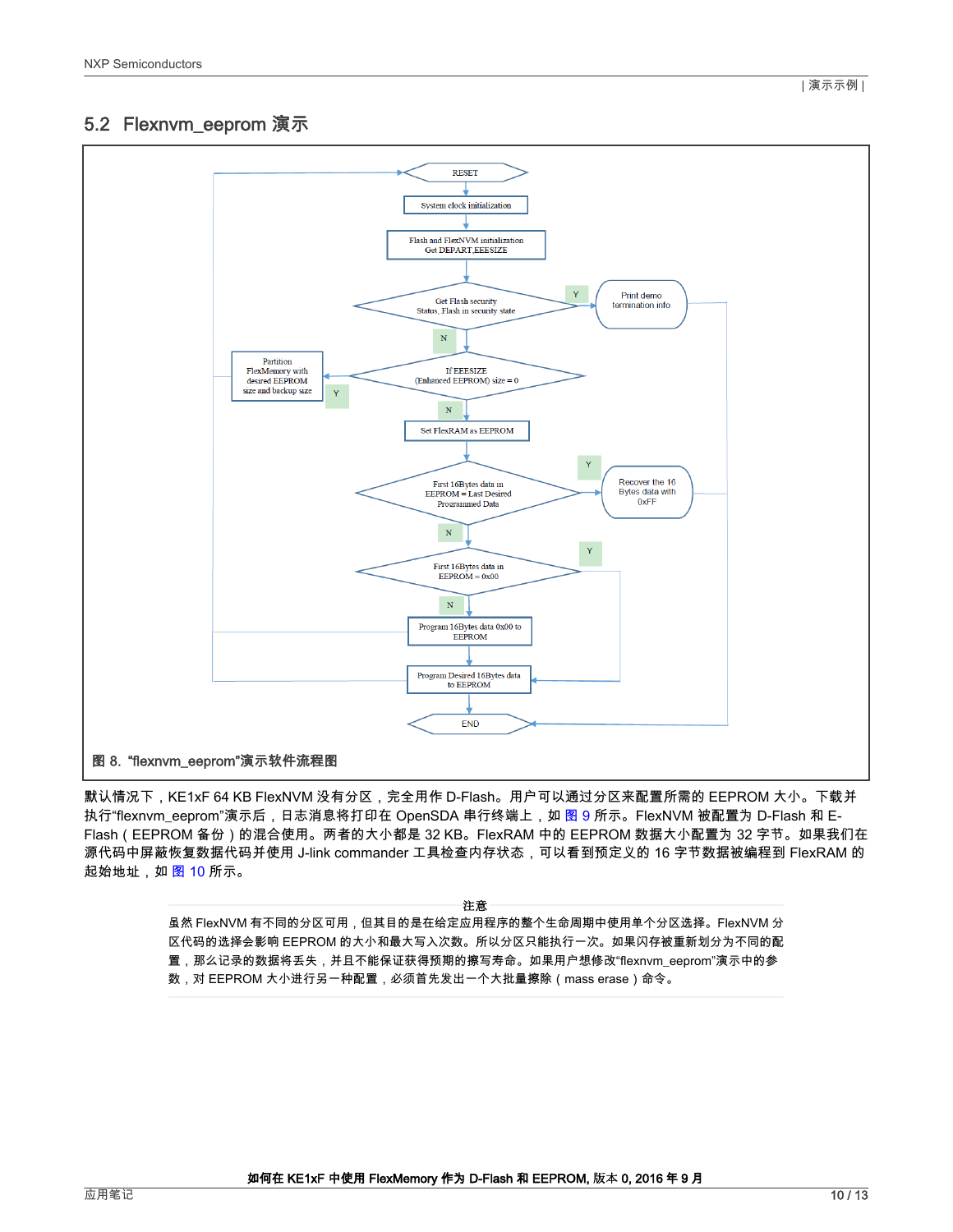<span id="page-10-0"></span>

# 6 结论

本笔记概述了 Kinetis KE1xF 设备的功能、用户视角以及如何将 FlexMemory 作为 D-Flash 和 EEPROM 实现。介绍了两个演示 项目(包含在与本应用说明相关的 SDK2.0 KE1xF 发行包中),以帮助更好地理解 FlexMemory 功能实现,然后帮助用户使用其 应用程序中的功能。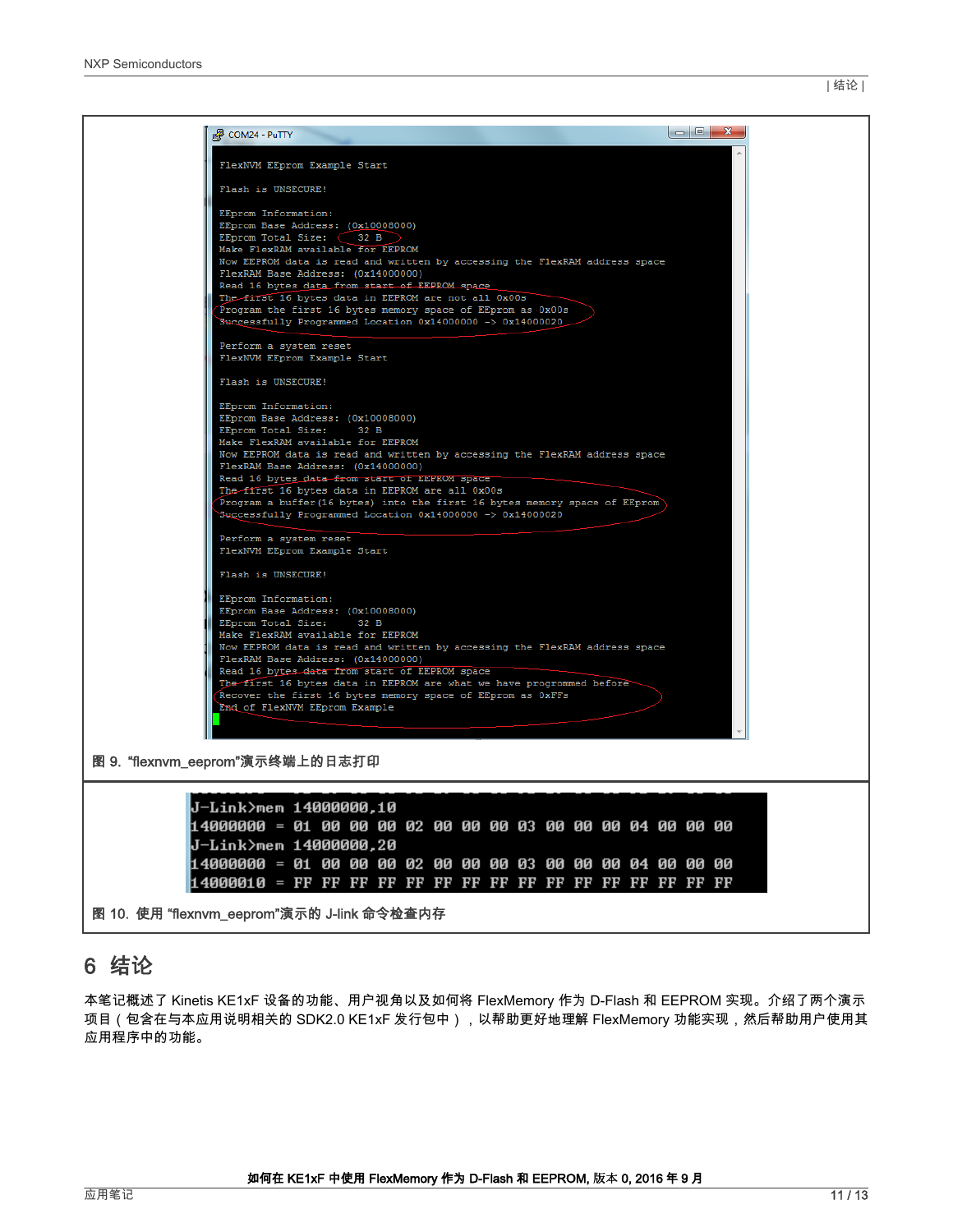# <span id="page-11-0"></span>7 修订记录

#### 表 5. 修订记录

| 版本号 | 日期      | 说明   |
|-----|---------|------|
|     | 2016年9月 | 初始版本 |